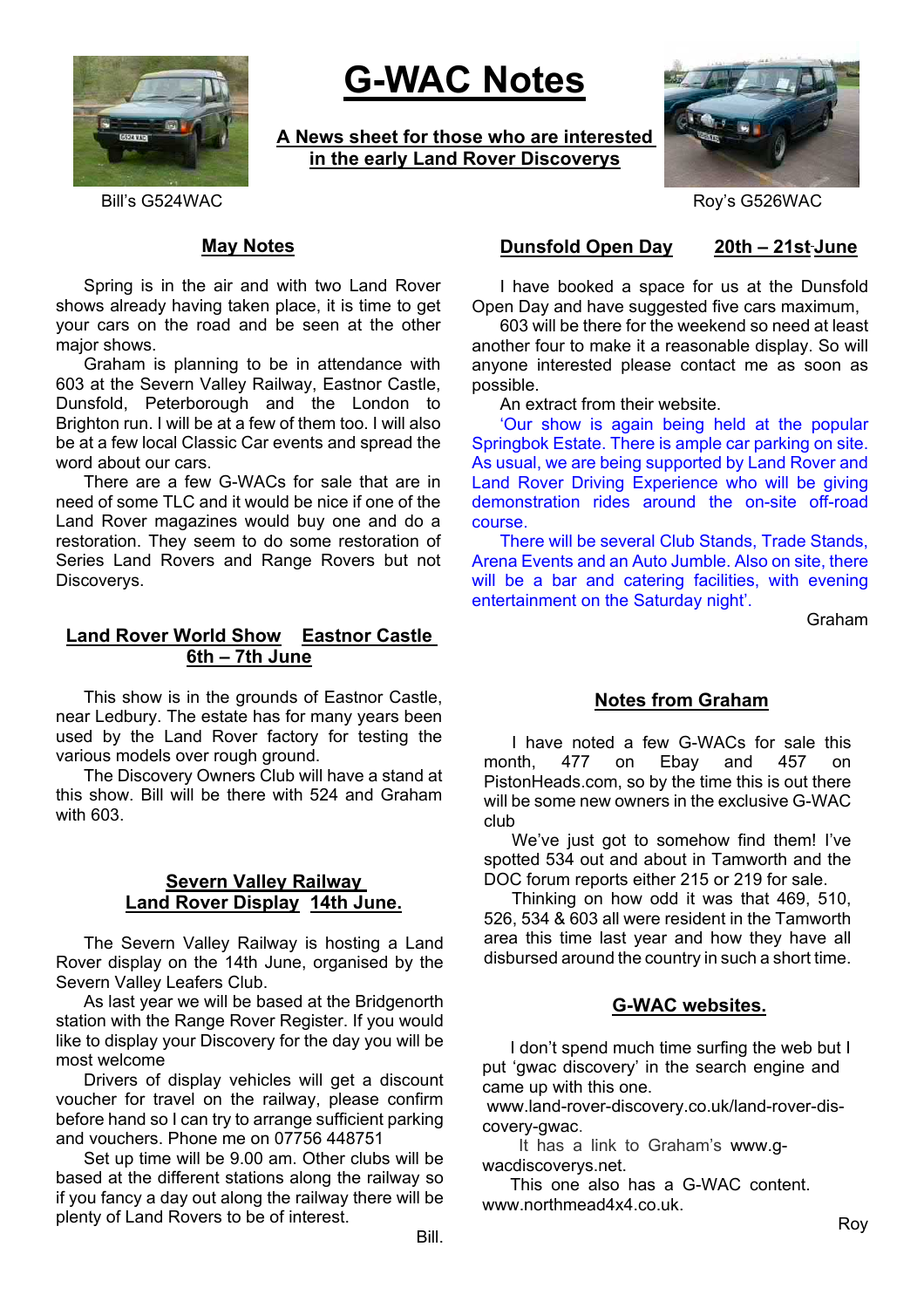### **Gaydon. 3rd May**

With the two-day 60th anniversary celebrations last year, the one-day show this year was bound to be a rather subdued affair, but nevertheless it was still a good show.



Graham had secured a space for us under the name of the "GWAC Register". This was adjacent to the Discovery Owners Club stand and very fortunate because with only 603 and 526 attending it would have looked very sparse without G226EAC and the rest of the DOC cars to sit alongside.

I have not been on the annual Heritage Run from



Lode Lane to Gaydon, so I took the opportunity to have a ride with Peter and Margaret Wykes in 526. More about that later. I have been on a few road runs and this one was very well organised with police control for us at many of the road junctions.

The Tom Barton Trophy is awarded each year to the most authentic chosen model of Land Rover, Graham won it in 2007 with 469, and this year the Trophy was awarded to G226EAC as joint winner with a very splendid and original "H" registered car in black.

### **G534WAC**

534 is back up for sale again. The guy wants £900.00 for it. It's a V8 in reasonable condition.

Graham

Roy

**Driffield Show 9th – 10th May**

The two-day Land Rover show held at Driffield Showground is the first big show of the season and the only one in the North. Visitors from the North and Scotland enjoyed the good weather for a change.



Billed as the Spring Adventure, it had lots to interest the Land Rover enthusiast and family. The arena entertainment featured birds of prey, none were lost this year but one did decide to sit out the show in a tree, a motor-cycle spectacular and the usual clubs drive around with Jerry Thurston giving his version of the models present.

The trade stands ranged from sweets stalls to tyres and accessories, with quite a few varied food outlets.



The off-road course was in prime condition, with plenty of that East Yorkshire clay, which takes an age to clean off.

Graham was there with his 603, the Discovery Owners Club displayed G226EAC and I had my first outing with 526. G226EAC was placed third for the Best Preserved Vehicle award.

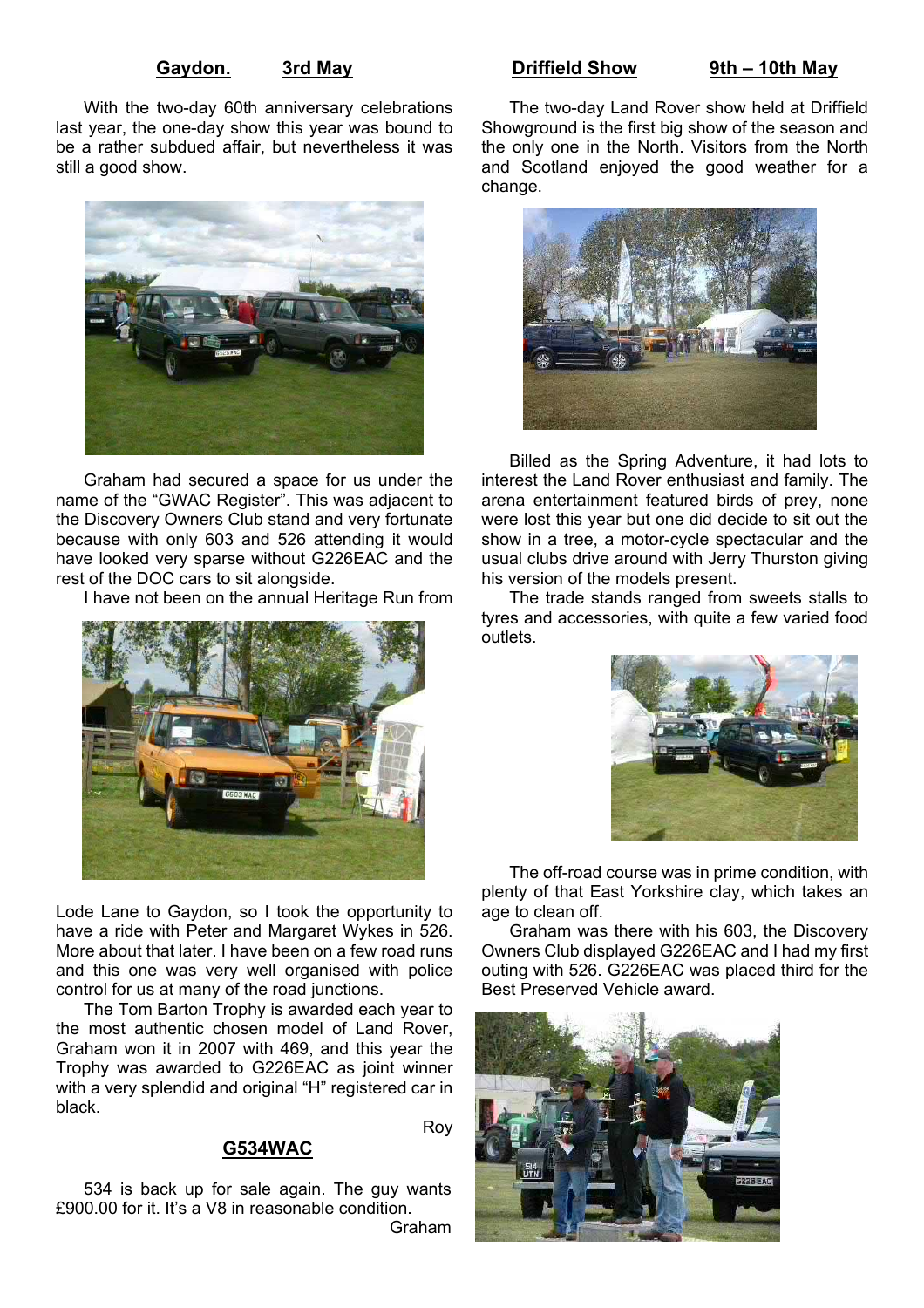# **Classic Car Show and 4x4 Spares Day Ripley Castle. Monday 25th May.**

Mark Woodward Classic Events www.markwoodwardclassicevents.com run shows not just for cars but also for agricultural tractors, stationary engines, trucks and motorcycles. Mark also organises auto jumbles for similar collectors' items.

His Ripley Castle event has always been a favourite of mine, it is local to me and he includes the 4x4 jumble, which attracts many Discovery enthusiasts.

The Castle is in the centre of the village where there are shops and a café. For the young family there is a play area with swings and slides. From the sloping show field you can look across the lake to the deer park.





At these small shows with limited club stand space, we usually try to include one of each model of Discovery but at this event we had 12 spaces and it made a very good display. We were very pleased to receive the "Club Display" award for the best club stand.

With two D3s on show, as the latest model Discovery (for now anyway), and G226EAC and G526WAC, the oldest models, the only one missing from the line-up was the 2.00 Ltr. Mpi.

A journalist from Land Rover Monthly magazine took an interest in our stand and took a few photographs. I hope to take 526 to some more classic shows this year, to spread the word about our early cars. If we don't save them now, they will be gone forever.

Roy

# **Current known owners @ May.**

| C742HUH<br>G226EAC<br>G279WAC<br>G302WAC<br>G310WAC<br>G406WAC<br>G410WAC | Charles Whitaker.<br><b>Discovery Owners Club</b><br>Neal<br><b>Sandy Andrews</b><br>Mark Simpson<br>Andy Baker.<br>Robin Jeffery |
|---------------------------------------------------------------------------|-----------------------------------------------------------------------------------------------------------------------------------|
| G463WAC & G480WAC<br>G465WAC & G526WAC                                    | lan Rawlins.<br>Roy Preston.                                                                                                      |
| G469WAC                                                                   | Dan Hadley                                                                                                                        |
| G470WAC                                                                   | Frank Elson.                                                                                                                      |
| G478WAC                                                                   | Meghan Timmins                                                                                                                    |
| G486WAC                                                                   | John Capewell.                                                                                                                    |
| G488WAC                                                                   | Paul Sutton.                                                                                                                      |
| G482WAC                                                                   | <b>Nick Davis</b>                                                                                                                 |
| G490WAC                                                                   | Rob Ivins                                                                                                                         |
| G510WAC                                                                   | <b>Nick Prior</b>                                                                                                                 |
| G524WAC                                                                   | Bill Jones.                                                                                                                       |
| G511WAC                                                                   | <b>Colin Crossley</b>                                                                                                             |
| G534WAC                                                                   | <b>Steve Brindley</b>                                                                                                             |
| G563WAC                                                                   | David Spirett                                                                                                                     |
| G603WAC                                                                   | Graham Bethell.                                                                                                                   |
| G610WAC                                                                   | <b>Gary Timmins</b>                                                                                                               |
| G711YRY                                                                   | <b>Peter Hares</b>                                                                                                                |
| H871EWK                                                                   | Mark Hardwick                                                                                                                     |
|                                                                           |                                                                                                                                   |